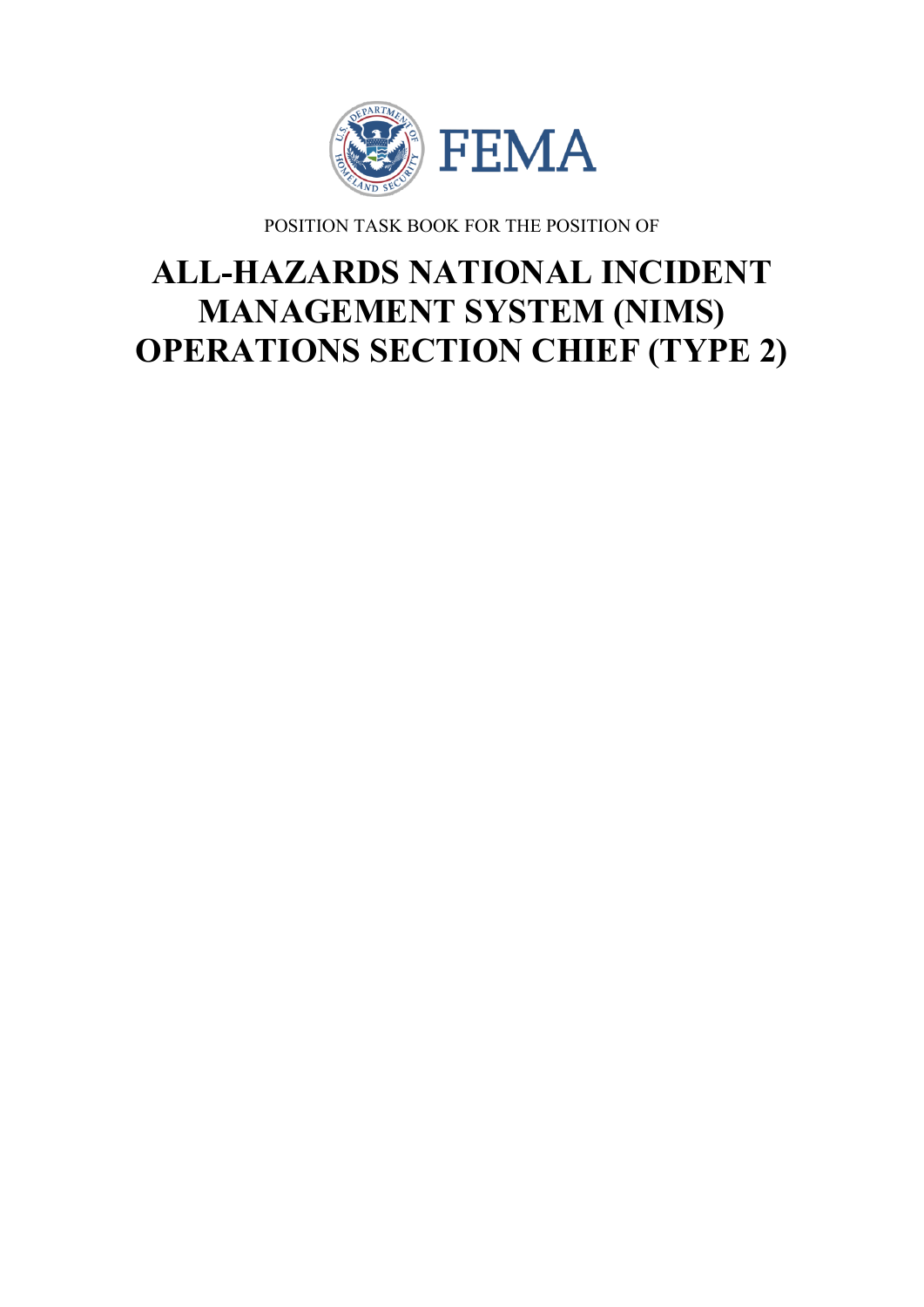# **OPERATIONS SECTION CHIEF (TYPE 2)**

## *1. Competency:* **Assume position responsibilities**

*Description:* Successfully assume the role of Operations Section Chief and initiate position activities at the appropriate time according to the following behaviors.

#### *1a. Behavior:* **Obtain information relevant to position assignment**

| <b>TASK</b>                                                                                                                                                                                                                                                                                                                                                                                                                                                                                                                                              | <b>CODE</b> | <b>EVALUATION</b><br><b>RECORD#</b> | <b>EVALUATOR</b><br><b>INITIALS AND</b><br><b>DATE</b> |
|----------------------------------------------------------------------------------------------------------------------------------------------------------------------------------------------------------------------------------------------------------------------------------------------------------------------------------------------------------------------------------------------------------------------------------------------------------------------------------------------------------------------------------------------------------|-------------|-------------------------------------|--------------------------------------------------------|
| 1. Obtain and review necessary documentation:<br>• Copy of Delegation of Authority, Letter of Expectation,<br>Letter of Agreement or Memorandum of Understanding<br>(MOU)<br>• Applicable plans and reports<br>• Directories: phone, notification<br>• Written incident status summary<br>• Authorizations: cell phones, rental vehicles, computers                                                                                                                                                                                                      | E, F, I     |                                     |                                                        |
| 2. Receive briefing from Incident Commander (IC) or outgoing<br>Operations Section Chief:<br>• Meetings and briefings schedule<br>• Situational assessment<br>• Incident objectives<br>$\bullet$ Strategy<br>• Hazards to incident personnel and public<br>• Agencies/jurisdictions involved<br>• Organizational structure<br>• Resources summary<br>• Logistical needs<br>• Ordering procedures<br>• Incident priorities and status: life safety, incident<br>stabilization, property and environment<br>• Timing and scheduling<br>• Expected products | E, F, I     |                                     |                                                        |

#### *1b. Behavior:* **Establish or determine organizational structure, resource and staffing needs**

| TASK                                                                                                                                                                                                                                                                                                                                                                                                        | <b>CODE</b> | <b>EVALUATION</b><br><b>RECORD#</b> | <b>EVALUATOR</b><br><b>INITIALS AND</b><br><b>DATE</b> |
|-------------------------------------------------------------------------------------------------------------------------------------------------------------------------------------------------------------------------------------------------------------------------------------------------------------------------------------------------------------------------------------------------------------|-------------|-------------------------------------|--------------------------------------------------------|
| 3. Ensure consistency with National Incident Management<br>System (NIMS) organizational structure<br>• Ensure consistency with National Incident Management<br>System (NIMS) organizational structure<br>• Identify training opportunities<br>• Ensure use of established procedures for ordering<br>resources<br>• Request appropriate technical specialists to assist with<br>special incident conditions | E, F, I     |                                     |                                                        |
| 4. Identify kind, type and number of resources required to<br>achieve section objectives:<br>• Consider incident type and complexity, kinds and types of<br>resources, resource availability and health and safety factors<br>• Consider long-range and contingency plans and identify<br>potential future resources                                                                                        |             |                                     |                                                        |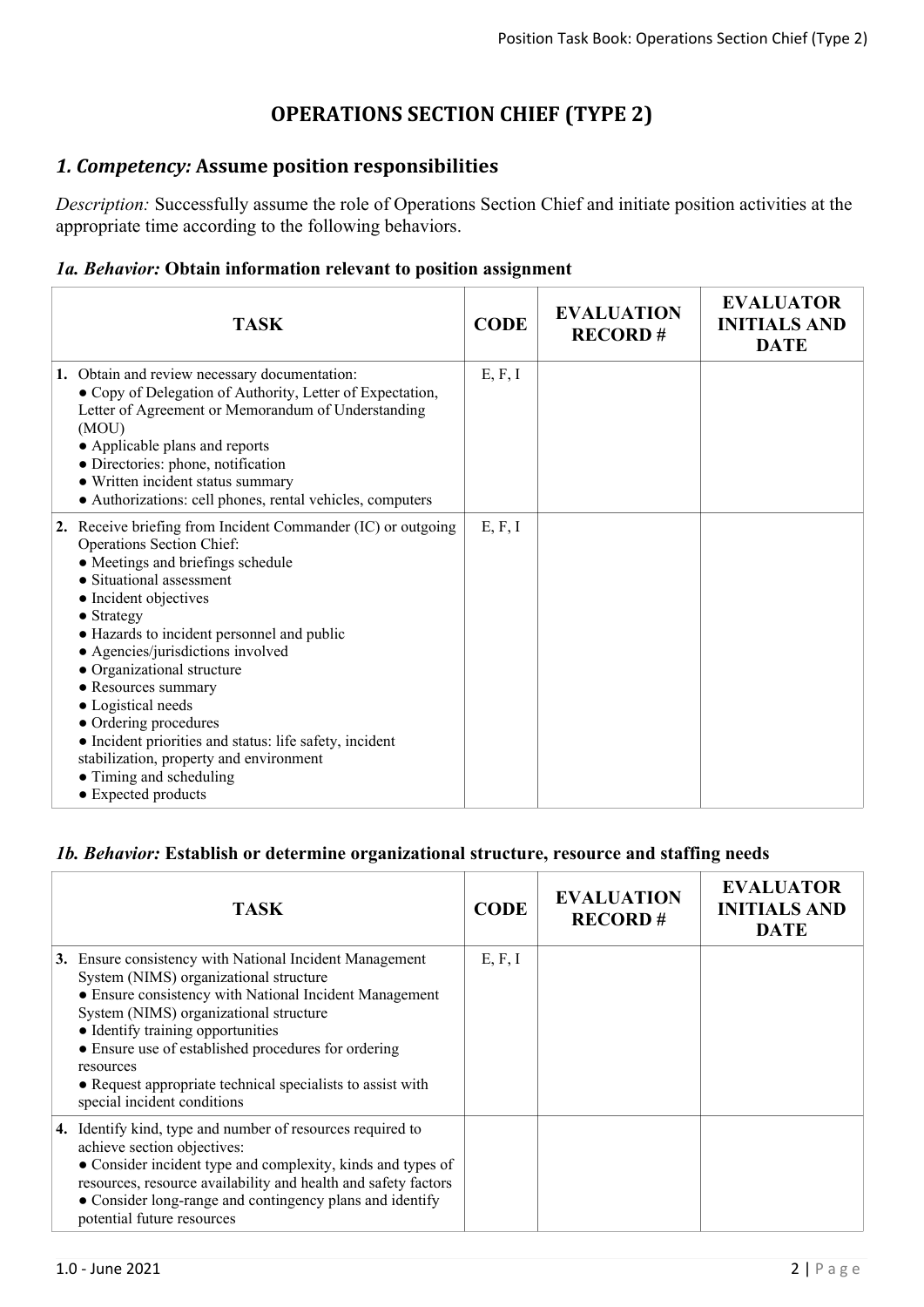# *1c. Behavior:* **Ensure readiness for assignment**

| <b>TASK</b>                                                                                                                                                                                                                                                                                                                                                                                                                                                                                                                                                                                                                | <b>CODE</b> | <b>EVALUATION</b><br><b>RECORD#</b> | <b>EVALUATOR</b><br><b>INITIALS AND</b><br><b>DATE</b> |
|----------------------------------------------------------------------------------------------------------------------------------------------------------------------------------------------------------------------------------------------------------------------------------------------------------------------------------------------------------------------------------------------------------------------------------------------------------------------------------------------------------------------------------------------------------------------------------------------------------------------------|-------------|-------------------------------------|--------------------------------------------------------|
| <b>6.</b> Arrive properly equipped at designated time and location and<br>check in according to agency/organization guidelines:<br>• Arrive with go-kit and any additional equipment<br>• Carry out check-in procedures and ensure assigned<br>personnel do the same                                                                                                                                                                                                                                                                                                                                                       | E, F, I     |                                     |                                                        |
| 7. Obtain complete incident and logistical information:<br>• Incident name, number, anticipated duration, size, type,<br>responsibilities and expectations<br>• Reporting time and location<br>• Transportation arrangements and travel routes<br>• Contact procedures during travel (telephone/radio)<br>• Expected working conditions<br>• Personal Protective Equipment (PPE)<br>• Security measures<br>• Updated contact information and information links                                                                                                                                                             | E, F, I     |                                     |                                                        |
| 8. Obtain, assemble and prepare information and materials for<br>go-kit. The kit should contain critical items for the<br>assignment and be easily transportable:<br>• Supplies:<br>o Office supplies appropriate to the function<br>○ Authority Having Jurisdiction (AHJ) identification<br>badge and qualification card<br>• Reference materials:<br>o Functional guidelines relative to incident type (agency<br>guidance or other functional guidelines)<br>o AHJ operations guides or other operational guides<br>$\circ$ Position manuals<br>$\bullet$ Forms:<br>○ Agency-specific forms appropriate to the function | E, F, I     |                                     |                                                        |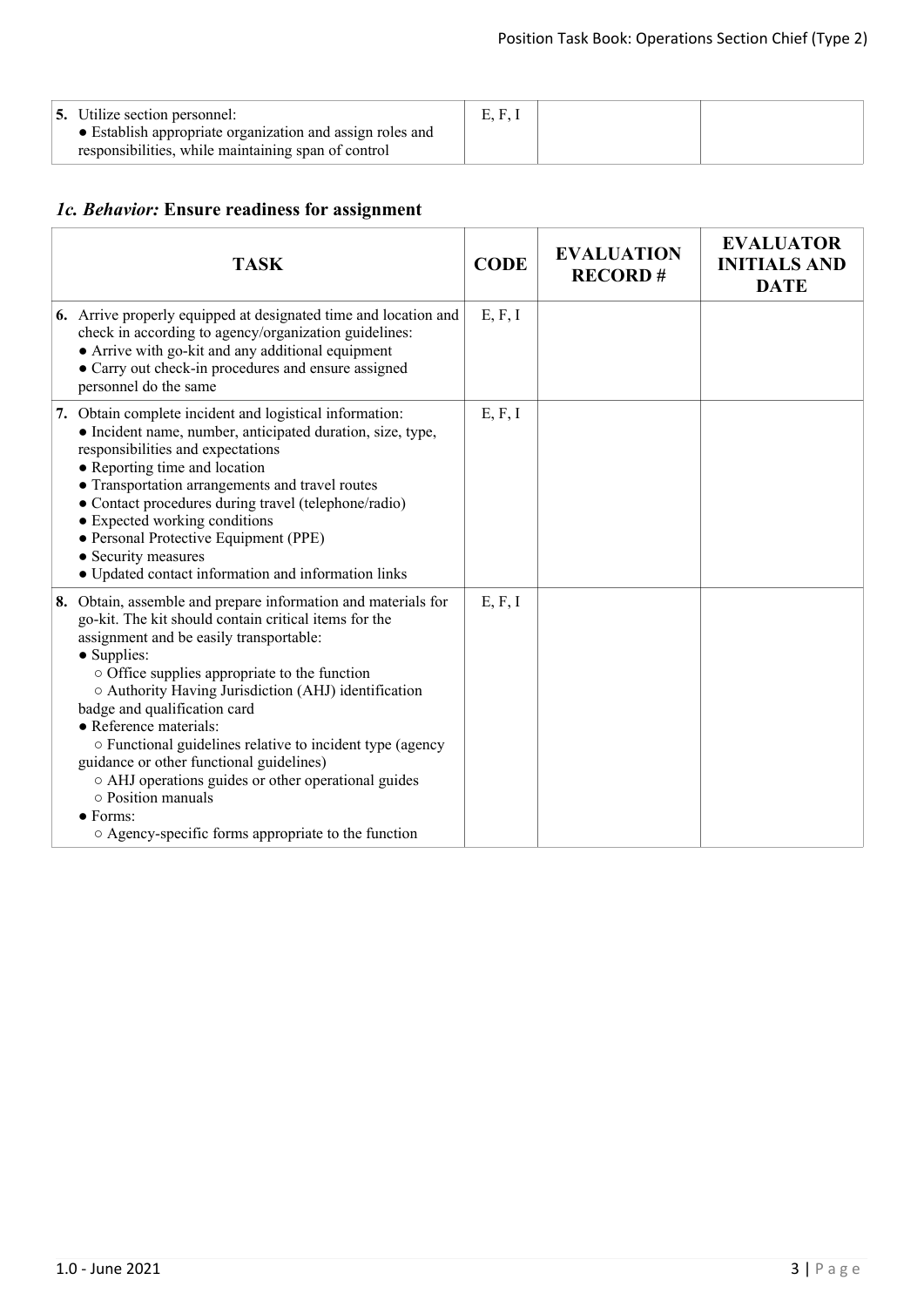# *2. Competency:* **Communicate effectively**

*Description:* Use suitable communication techniques to share relevant information with appropriate personnel on a timely basis to accomplish objectives in a potentially rapidly changing environment.

|  |  |  |  |  | 2a. Behavior: Ensure the exchange of relevant information during briefings |  |  |
|--|--|--|--|--|----------------------------------------------------------------------------|--|--|
|--|--|--|--|--|----------------------------------------------------------------------------|--|--|

| <b>TASK</b>                                                                                                                                                                                                                                                                                                                                                                 | <b>CODE</b> | <b>EVALUATION</b><br><b>RECORD#</b> | <b>EVALUATOR</b><br><b>INITIALS AND</b><br><b>DATE</b> |
|-----------------------------------------------------------------------------------------------------------------------------------------------------------------------------------------------------------------------------------------------------------------------------------------------------------------------------------------------------------------------------|-------------|-------------------------------------|--------------------------------------------------------|
| 9. Lead staff briefings and debriefings.                                                                                                                                                                                                                                                                                                                                    | E, F, I     |                                     |                                                        |
| 10. Prepare for and participate in briefings:<br>• Ensure briefings are accurate, timely and include<br>appropriate personnel<br>• Brief external support organizations<br>• Share and evaluate information<br>• Identify safety hazards and mitigation strategies with the<br>Safety Officer<br>• Maintain quality updates for the ICS Public Information<br>Officer (PIO) | E, F, I     |                                     |                                                        |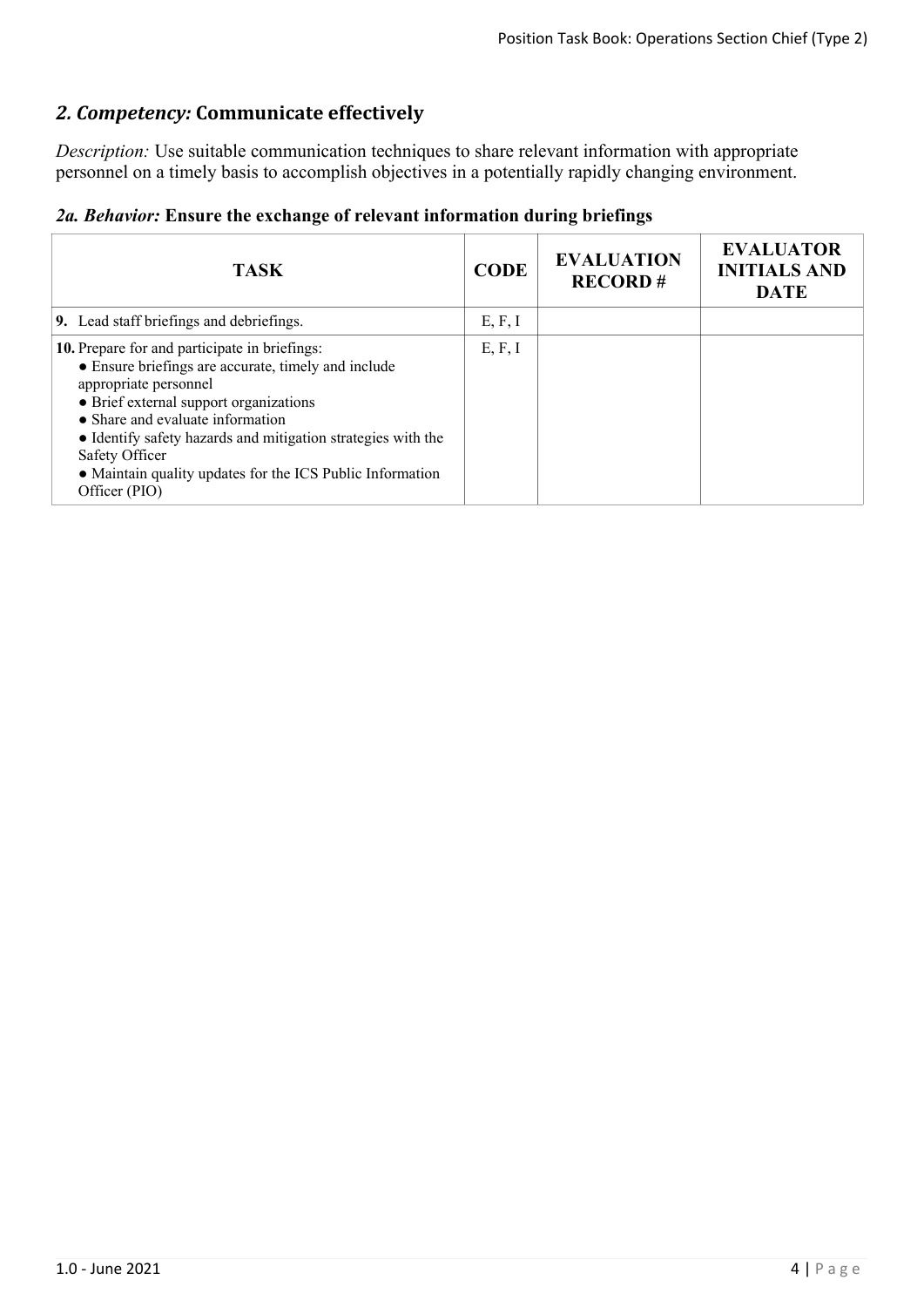# *3. Competency:* **Lead assigned personnel**

*Description:* Influence, lead, and direct assigned personnel to accomplish objectives and desired outcomes in a potentially rapidly changing environment.

#### *3a. Behavior:* **Model leadership values and principles**

| <b>TASK</b>                                                                                                                                                                                                                                                                                           | <b>CODE</b>         | <b>EVALUATION</b><br><b>RECORD#</b> | <b>EVALUATOR</b><br><b>INITIALS AND</b><br><b>DATE</b> |
|-------------------------------------------------------------------------------------------------------------------------------------------------------------------------------------------------------------------------------------------------------------------------------------------------------|---------------------|-------------------------------------|--------------------------------------------------------|
| 11. Create a positive work environment:<br>• Communicate leader's intent and guidance<br>• Manage section and its activities effectively<br>• Proactively assume responsibility for the section and<br>initiate action                                                                                | E, F, I             |                                     |                                                        |
| 12. Establish and maintain positive interpersonal and<br>interagency working relationships:<br>· Understand scope, roles, responsibilities, jurisdiction and<br>authority of responding agencies                                                                                                      | E, F, I             |                                     |                                                        |
| 13. Exhibit principles of duty, respect and integrity as a leader.                                                                                                                                                                                                                                    | C, E, F, I,<br>J, T |                                     |                                                        |
| 14. Understand and comply with NIMS/Incident Command<br>System (ICS) concepts and principles:<br>• Establish and modify an effective organization based on<br>changing incident and resource conditions<br>• Maintain appropriate span of control<br>• Act as a representative of incident leadership | E, F, I             |                                     |                                                        |

#### *3b. Behavior:* **Communicate incident priorities and supervise personnel**

| <b>TASK</b>                                                                                                                                                                                                                                                                                                                                                                                          | <b>CODE</b> | <b>EVALUATION</b><br><b>RECORD#</b> | <b>EVALUATOR</b><br><b>INITIALS AND</b><br><b>DATE</b> |
|------------------------------------------------------------------------------------------------------------------------------------------------------------------------------------------------------------------------------------------------------------------------------------------------------------------------------------------------------------------------------------------------------|-------------|-------------------------------------|--------------------------------------------------------|
| 15. Communicate with assigned personnel:<br>• Communicate priorities, objectives, strategies and any<br>changes<br>• Inform personnel of their assigned tasks and expectations<br>• Clearly explain conflict resolution procedures and ensure<br>that personnel understand<br>• Ensure that assigned objectives and expectations for the<br>operational period are reasonable and accurate           | E, F, I     |                                     |                                                        |
| 16. Ensure debriefings occur and participate as necessary:<br>• Ensure incident situation status information is current and<br>complete                                                                                                                                                                                                                                                              | E, F, I     |                                     |                                                        |
| 17. Ensure that staff follows all applicable agency/jurisdiction<br>policies, contracts, standard operating procedures and<br>agreements:<br>• Federal, state, local, tribal, territorial and regional<br>relationships, as appropriate<br>• Roles and responsibilities of potential responder agencies<br>• Scope, jurisdiction and authority of potential responder<br>agencies' contingency plans | E, F, I     |                                     |                                                        |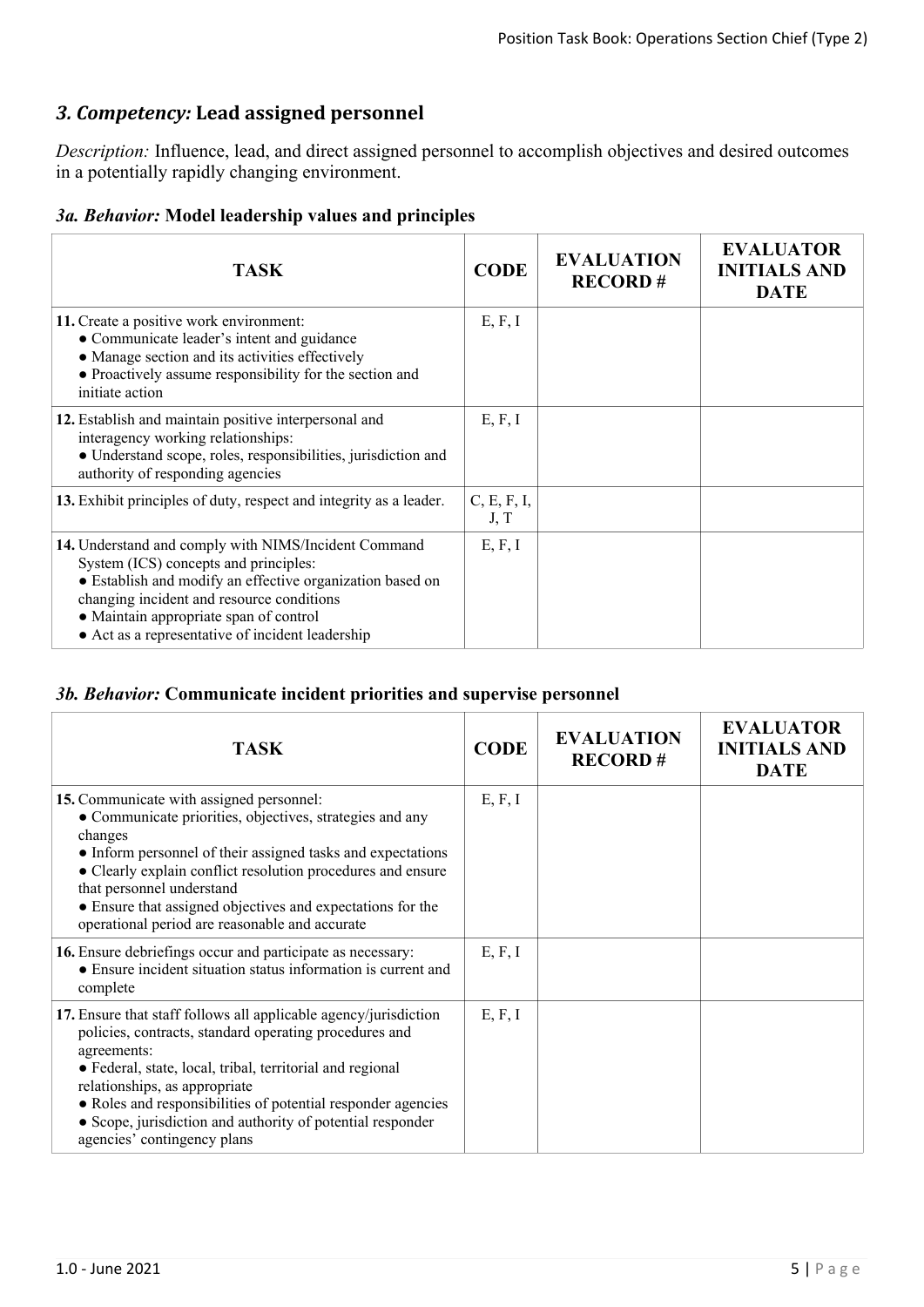## *3c. Behavior:* **Ensure the health, safety, welfare and accountability of assigned personnel**

| <b>TASK</b>                                                                                                                                                                                                                                                                                                                                                                                                                                                                                                                                                                                                                                                                                                                                              | <b>CODE</b> | <b>EVALUATION</b><br><b>RECORD#</b> | <b>EVALUATOR</b><br><b>INITIALS AND</b><br><b>DATE</b> |
|----------------------------------------------------------------------------------------------------------------------------------------------------------------------------------------------------------------------------------------------------------------------------------------------------------------------------------------------------------------------------------------------------------------------------------------------------------------------------------------------------------------------------------------------------------------------------------------------------------------------------------------------------------------------------------------------------------------------------------------------------------|-------------|-------------------------------------|--------------------------------------------------------|
| 19. Demonstrate knowledge of and comply with relevant health<br>and safety requirements:<br>• Direct and oversee section operations to ensure compliance<br>with health and safety considerations and guidelines<br>• Coordinate with the Safety Officer to ensure that assigned<br>personnel follow safety guidelines                                                                                                                                                                                                                                                                                                                                                                                                                                   | E, F, I     |                                     |                                                        |
| 20. Evaluate mental and physical fatigue of assigned personnel:<br>• Ensure adequate rest is provided to section personnel                                                                                                                                                                                                                                                                                                                                                                                                                                                                                                                                                                                                                               | E, F, I     |                                     |                                                        |
| 21. Recognize potentially hazardous situations, inform assigned<br>personnel of hazards and take precautions to mitigate risk:<br>• Adjust operations in response to hazards, weather and<br>other relevant events                                                                                                                                                                                                                                                                                                                                                                                                                                                                                                                                       | E, F, I     |                                     |                                                        |
| 22. Report or explain the procedures for reporting unexpected<br>occurrences, such as fire, death, injury, illness, exposure to<br>pathogens or hazardous materials (HAZMAT), accident,<br>political contact or property loss or damage:<br>• Ensure report contains nature of event, location,<br>magnitude, personnel involved and initial action taken (such<br>as helicopter picking up injured or an appropriate subsequent<br>action)<br>• Ensure the protection of Personally Identifiable<br>Information (PII) while reporting<br>• Obtain information from the following sources regarding<br>special hazards, threats or unexpected occurrences:<br>subordinates, personal observation, other incident personnel<br>and off-incident personnel | E, F, I     |                                     |                                                        |

## *3d. Behavior:* **Identify opportunities and meet requirements to provide equal access and reasonable accommodation in all activities**

| <b>TASK</b>                                                                                                                           | <b>CODE</b> | <b>EVALUATION</b><br><b>RECORD#</b> | <b>EVALUATOR</b><br><b>INITIALS AND</b><br><b>DATE</b> |
|---------------------------------------------------------------------------------------------------------------------------------------|-------------|-------------------------------------|--------------------------------------------------------|
| 23. Demonstrate the ability to assess and monitor for physical<br>access, programmatic access and effective communications<br>access. | E, F, I, J  |                                     |                                                        |
| 24. Demonstrate the ability to identify opportunities for<br>universal accessibility.                                                 | E, F, I, J  |                                     |                                                        |
| 25. Provide equal access, disability accommodations and access<br>and functional needs (AFN) accommodations.                          | E, F, I, J  |                                     |                                                        |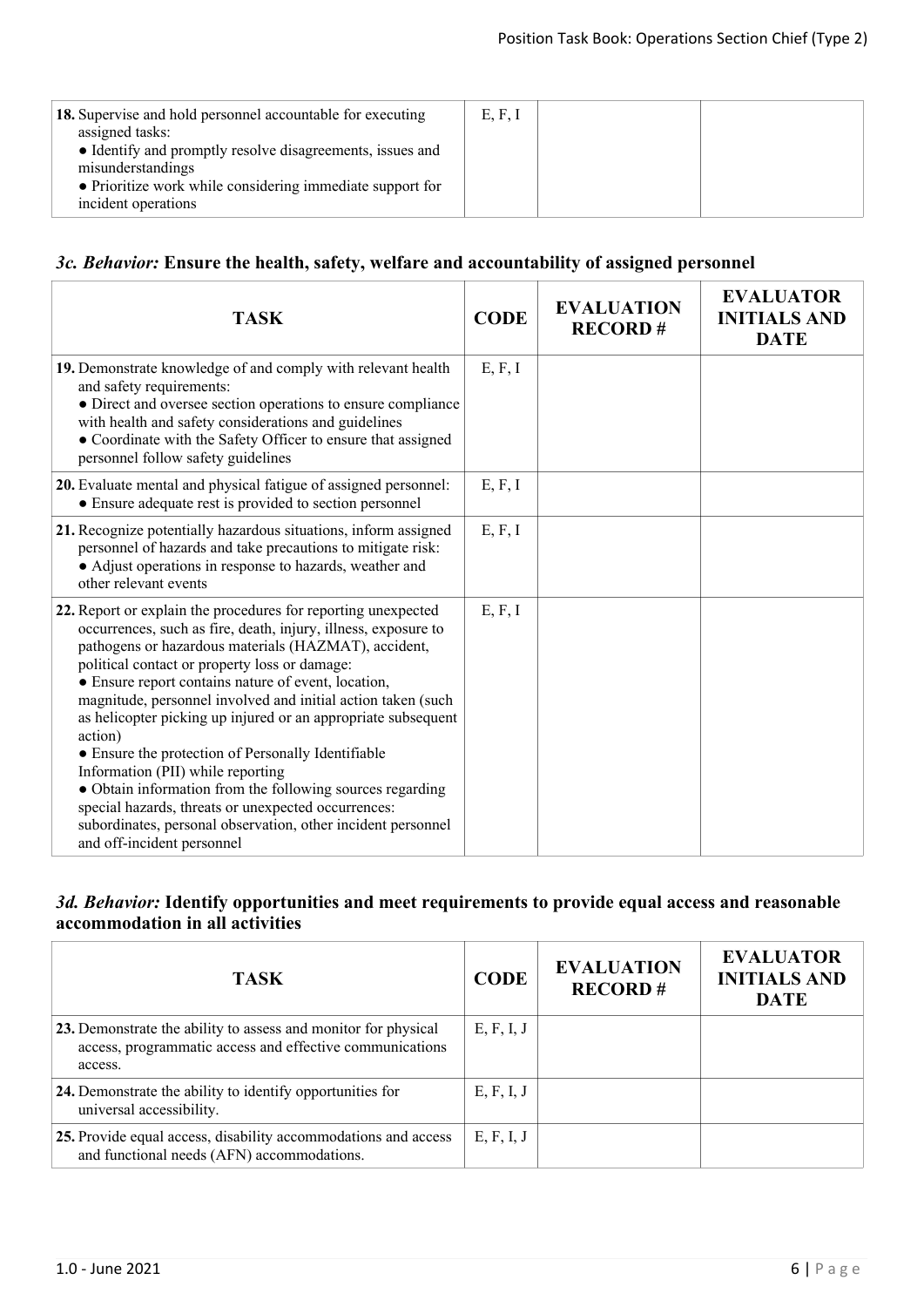# *4. Competency:* **Conduct operations and ensure completion of assigned tasks**

*Description:* Identify, analyze and apply relevant situational information and evaluate actions to complete assignments safely and meet identified objectives. Complete actions within established time frame.

| <b>TASK</b>                                                                                                                                                                                                                                     | <b>CODE</b> | <b>EVALUATION</b><br><b>RECORD#</b> | <b>EVALUATOR</b><br><b>INITIALS AND</b><br><b>DATE</b> |
|-------------------------------------------------------------------------------------------------------------------------------------------------------------------------------------------------------------------------------------------------|-------------|-------------------------------------|--------------------------------------------------------|
| 26. Analyze work assignments and staffing levels to ensure<br>achievement of section objectives.                                                                                                                                                | E, F, I     |                                     |                                                        |
| 27. Attend and participate in strategy meetings as necessary:<br>• Assess organizational needs<br>• Identify additional resource needs<br>• Identify critical factors to ensure section success<br>• Prioritize incident and section objectives | E, F, I     |                                     |                                                        |
| 28. Coordinate and consult with Planning Section Chief, Safety<br>Officer, Logistics Section Chief and any technical specialists<br>on implementation of appropriate strategies and selection of<br>tactics to accomplish objectives.           | E, F, I     |                                     |                                                        |
| 29. Develop and analyze tactical plans to ensure achievement of<br>incident objectives:<br>• Involve resources such as aviation, maritime, rail and other<br>whole-community resources in activities, as necessary                              | E, F, I     |                                     |                                                        |
| 30. Develop and validate incident strategy commensurate with<br>available resources, incident objectives and safety<br>considerations.                                                                                                          | E, F, I     |                                     |                                                        |
| 31. Disseminate priorities and expected completion timelines to<br>staff.                                                                                                                                                                       | E, F, I     |                                     |                                                        |
| 32. Hold staff accountable for communicated priorities and<br>deadlines.                                                                                                                                                                        | E, F, I     |                                     |                                                        |

#### *4b. Behavior:* **Develop and implement plans**

| <b>TASK</b>                                                                                                                                                                                                                                                                                                                                                                                         | <b>CODE</b> | <b>EVALUATION</b><br><b>RECORD#</b> | <b>EVALUATOR</b><br><b>INITIALS AND</b><br><b>DATE</b> |
|-----------------------------------------------------------------------------------------------------------------------------------------------------------------------------------------------------------------------------------------------------------------------------------------------------------------------------------------------------------------------------------------------------|-------------|-------------------------------------|--------------------------------------------------------|
| 33. Approve completed plans:<br>• Ensure plans are complete, accurate, realistically attainable<br>and relevant to the incident objectives                                                                                                                                                                                                                                                          | E, F, I     |                                     |                                                        |
| 34. Ensure assignment lists in the Incident Action Plan (IAP)<br>accurately reflect work assignments and resources identified<br>on the Operational Planning Worksheet:<br>• Establish branches, divisions/groups and staging areas<br>• Identify necessary resources (including type and kind),<br>work assignments, reporting locations and reporting times<br>• Establish operational priorities | E, F, I     |                                     |                                                        |
| 35. Participate in the planning process:<br>• Prepare for and participate in planning meetings<br>• Assist in the development of plans, as necessary:<br>$\circ$ Long-range<br>$\circ$ Strategic<br>$\circ$ Contingency<br>o Demobilization<br>$\circ$ Continuity of Operations Plan (COOP)                                                                                                         | E, F, I     |                                     |                                                        |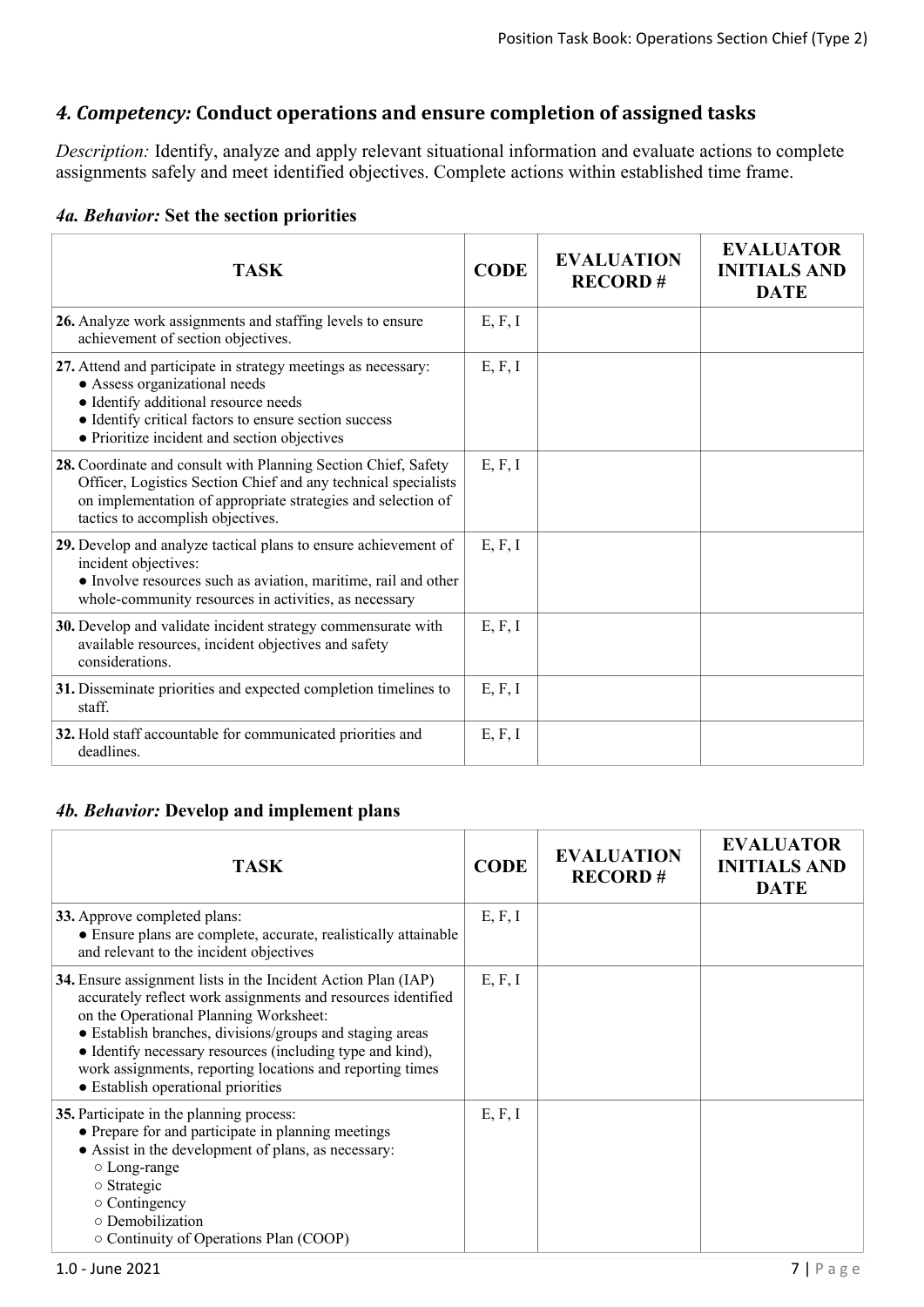| <b>36.</b> Review, validate and modify plans:<br>• Analyze alternate strategies and explain decision<br>• Validate or revise section objectives<br>• Develop strategy and alternate strategy<br>• Decide on tactical direction<br>• Review information covering health and safety principles,<br>known hazards and importance of all periods<br>• Validate section organizational structure<br>• Validate section resource assignments<br>• Review reserve resources<br>• Evaluate immediate support needs | E, F, I |  |  |
|------------------------------------------------------------------------------------------------------------------------------------------------------------------------------------------------------------------------------------------------------------------------------------------------------------------------------------------------------------------------------------------------------------------------------------------------------------------------------------------------------------|---------|--|--|
|------------------------------------------------------------------------------------------------------------------------------------------------------------------------------------------------------------------------------------------------------------------------------------------------------------------------------------------------------------------------------------------------------------------------------------------------------------------------------------------------------------|---------|--|--|

## *4c. Behavior:* **Coordinate with all appropriate personnel and stakeholders**

| <b>TASK</b>                                                                                                                                                                                                                                                                                                            | <b>CODE</b> | <b>EVALUATION</b><br><b>RECORD#</b> | <b>EVALUATOR</b><br><b>INITIALS AND</b><br><b>DATE</b> |
|------------------------------------------------------------------------------------------------------------------------------------------------------------------------------------------------------------------------------------------------------------------------------------------------------------------------|-------------|-------------------------------------|--------------------------------------------------------|
| 37. Coordinate with local response agencies, such as fire,<br>Emergency Medical Services (EMS), law enforcement,<br>public health and public works:<br>• Securing property<br>$\bullet$ Traffic control<br>$\bullet$ Evacuation<br>• Protection of infrastructure<br>• Protection of resources and populations at risk | E, F, I     |                                     |                                                        |
| 38. Establish effective relationships and coordinate with incident<br>personnel:<br>• IMT personnel<br>• Other supporting personnel                                                                                                                                                                                    | E, F, I     |                                     |                                                        |
| 39. Establish effective relationships with stakeholders and<br>partners in the impacted jurisdiction(s):<br>• Outgoing Incident Management Team (IMT) element, if<br>applicable<br>• Local agencies<br>$\bullet$ AHJ<br>• Policy Group, if established<br>$\bullet$ Public                                             | E, F, I     |                                     |                                                        |

## *4d. Behavior:* **Apply agency policy, contracts and agreements**

| <b>TASK</b>                                                                                                                                                                                                                                                     | <b>CODE</b> | <b>EVALUATION</b><br><b>RECORD#</b> | <b>EVALUATOR</b><br><b>INITIALS AND</b><br><b>DATE</b> |
|-----------------------------------------------------------------------------------------------------------------------------------------------------------------------------------------------------------------------------------------------------------------|-------------|-------------------------------------|--------------------------------------------------------|
| <b>40.</b> Complete all work according to organization/agency<br>direction, policy and incident objectives:<br>• Ensure that personnel complete all documentation<br>requirements according to organization/agency direction,<br>policy and incident objectives | E, F, I     |                                     |                                                        |
| 41. Demonstrate knowledge of and apply relevant legal,<br>regulatory and fiscal constraints.                                                                                                                                                                    | E, F, I     |                                     |                                                        |

#### *4e. Behavior:* **Make appropriate decisions based on evaluation of gathered information, risks and incident situation and use information to produce outputs and modify approach**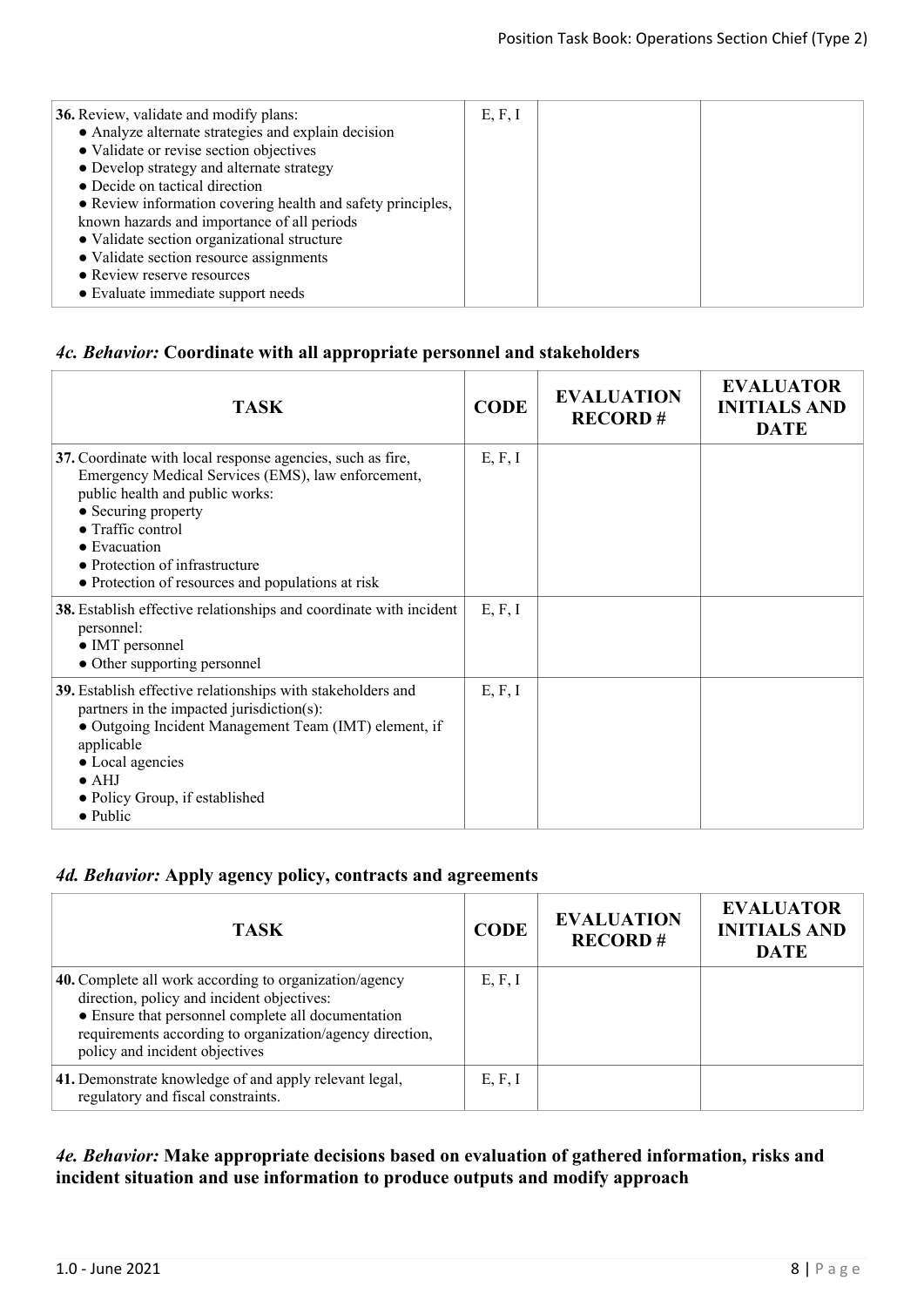| <b>TASK</b>                                                                                                                                                                                                                                                                                                                                                                                                                                                                                                                           | <b>CODE</b> | <b>EVALUATION</b><br><b>RECORD#</b> | <b>EVALUATOR</b><br><b>INITIALS AND</b><br><b>DATE</b> |
|---------------------------------------------------------------------------------------------------------------------------------------------------------------------------------------------------------------------------------------------------------------------------------------------------------------------------------------------------------------------------------------------------------------------------------------------------------------------------------------------------------------------------------------|-------------|-------------------------------------|--------------------------------------------------------|
| 42. Adapt to expanding boundaries if incident escalates, while<br>maintaining appropriate span of control:<br>• Allocate resources according to incident priorities<br>• Notify appropriate personnel                                                                                                                                                                                                                                                                                                                                 | E, F, I     |                                     |                                                        |
| 43. Assist in completing and validating safety analysis.                                                                                                                                                                                                                                                                                                                                                                                                                                                                              | E, F, I     |                                     |                                                        |
| 44. Demonstrate ongoing awareness of environment, recognize<br>changing incident complexity and take appropriate action.                                                                                                                                                                                                                                                                                                                                                                                                              | E, F, I     |                                     |                                                        |
| 45. Ensure operations align with the established incident<br>priorities of the impacted jurisdiction(s).                                                                                                                                                                                                                                                                                                                                                                                                                              | E, F, I     |                                     |                                                        |
| 46. Ensure that operations consider socioeconomic, political,<br>legal and cultural factors by following local direction to<br>maintain environmental quality and avoid damage to social<br>or cultural environment:<br>• Notify IC of historical, cultural and archeological impacts;<br>potential criminal evidence; and other significant items<br>found during operation                                                                                                                                                          | E, F, I     |                                     |                                                        |
| 47. Evaluate and monitor current situation and advise IC and<br>other appropriate personnel:<br>• Determine whether present plan of action will meet<br>incident objectives or will require amendments to reflect<br>changes in the current incident situation<br>• Identify problems and concerns (such as evacuation,<br>sheltering, aviation safety, force protection and public health<br>issues) and recommend solutions<br>• Identify priorities and resources to protect life, property,<br>infrastructure and the environment | E, F, I     |                                     |                                                        |
| 48. Evaluate effectiveness of IAP or relevant plan and adjust<br>operations as necessary:<br>• Evaluate progress of operations based on situation reports<br>and evaluations from operations personnel<br>• Estimate immediate and long-range operational resources<br>and logistical requirements<br>• Order or release resources as necessary, providing<br>appropriate lead times<br>• Evaluate operational progress                                                                                                               | E, F, I     |                                     |                                                        |
| 49. Evaluate life safety and property protection needs:<br>• Evacuation/shelter-in-place<br>• Structural protection<br>• Security issues: transit and in field<br>· Personal protection from exposure to pathogens and<br><b>HAZMAT</b>                                                                                                                                                                                                                                                                                               | E, F, I     |                                     |                                                        |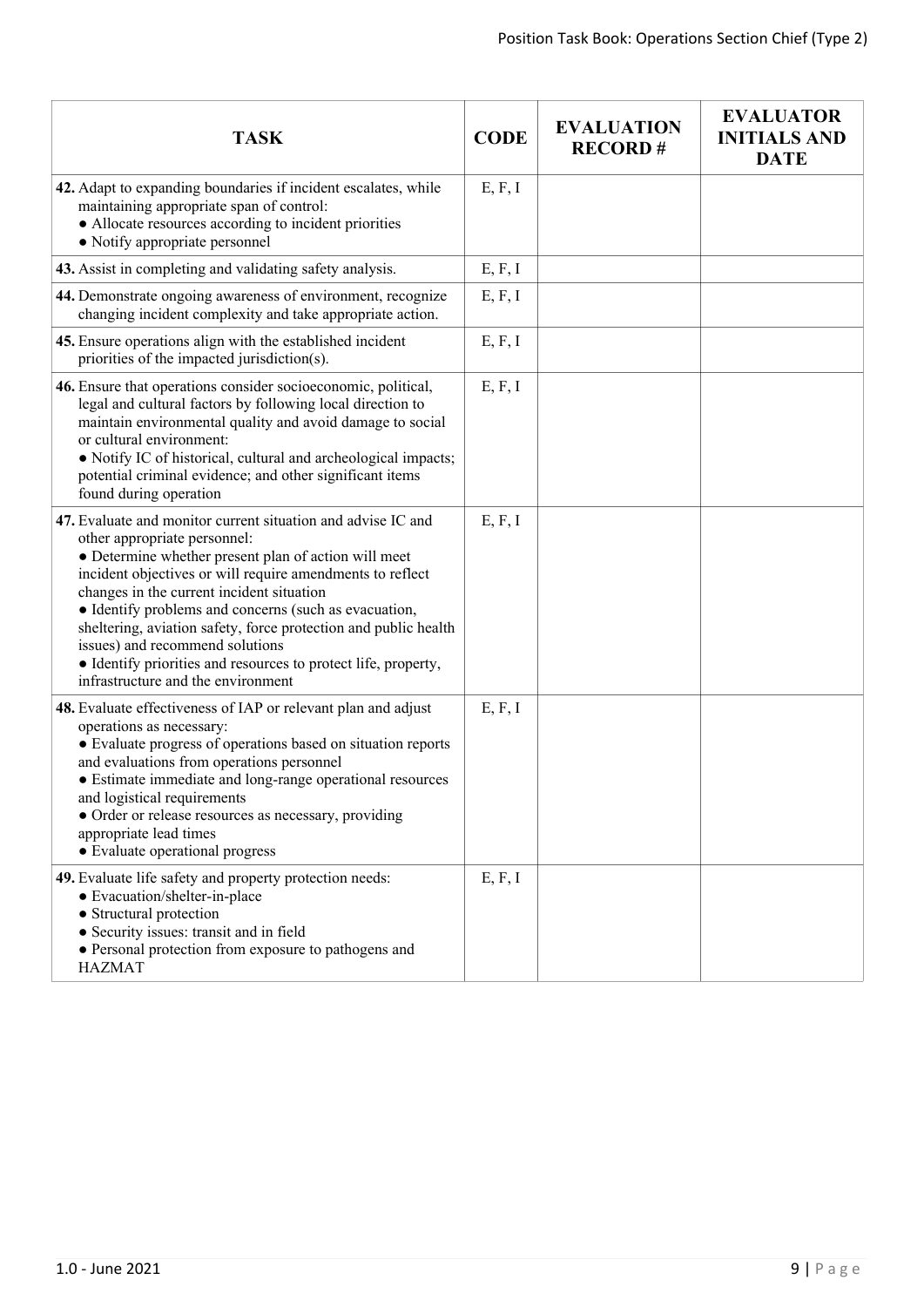| 50. Evaluate special conditions, existing or predicted, that<br>require technical expertise, including:<br>$\bullet$ Hazards<br>$\bullet$ Reconnaissance<br>• Objectives                                                                                                                                                                                                                                | E, F, I |  |
|---------------------------------------------------------------------------------------------------------------------------------------------------------------------------------------------------------------------------------------------------------------------------------------------------------------------------------------------------------------------------------------------------------|---------|--|
| • Access/egress<br>• Values to be protected<br>• Evacuation/sheltering potential<br>$\bullet$ Communications<br>• Organizational structure<br>• Tactical coordination<br>• Weather and topography<br>• Responder fatigue<br>• Logistical considerations<br>· Jurisdictional responsibilities<br>• Span of control                                                                                       |         |  |
| 51. Prepare tactics for next operational period that are consistent<br>with current and predicted operational considerations and<br>conditions, including:<br>• Resource status<br>• Situation status<br>• Weather factors influencing strategy<br>• Risk to assigned incident personnel<br>• Communications capability<br>• Environmental impacts<br>• Assets to protect<br>$\bullet$ Cost constraints | E, F, I |  |
| 52. Use gathered operational information to predict, plan and<br>organize tactical operations:<br>• Evaluate and adjust tactics based on evolving threat and<br>hazard conditions and current incident priorities                                                                                                                                                                                       | E, F, I |  |

# *4f. Behavior:* **Ensure documentation is complete**

| <b>TASK</b>                                                                                                                                                                                                                                                                           | <b>CODE</b> | <b>EVALUATION</b><br><b>RECORD#</b> | <b>EVALUATOR</b><br><b>INITIALS AND</b><br><b>DATE</b> |
|---------------------------------------------------------------------------------------------------------------------------------------------------------------------------------------------------------------------------------------------------------------------------------------|-------------|-------------------------------------|--------------------------------------------------------|
| 53. Maintain and collect personal records related to incident:<br>$\bullet$ Time sheets<br>• Rental records<br>$\bullet$ Accident forms<br>• Property records<br>○ Equipment time records<br>$\bullet$ Receipts                                                                       | E, F, I     |                                     |                                                        |
| <b>54.</b> Maintain and submit incident records for events, personnel,<br>equipment, supplies and other data for incident management<br>needs:<br>• Property loss/damage reports<br>• Agency-required incident reports<br>$\bullet$ Activity log<br>• Changes in strategy and tactics | E, F, I     |                                     |                                                        |
| 55. Review documents for accuracy, timeliness and appropriate<br>distribution.                                                                                                                                                                                                        | E, F, I     |                                     |                                                        |